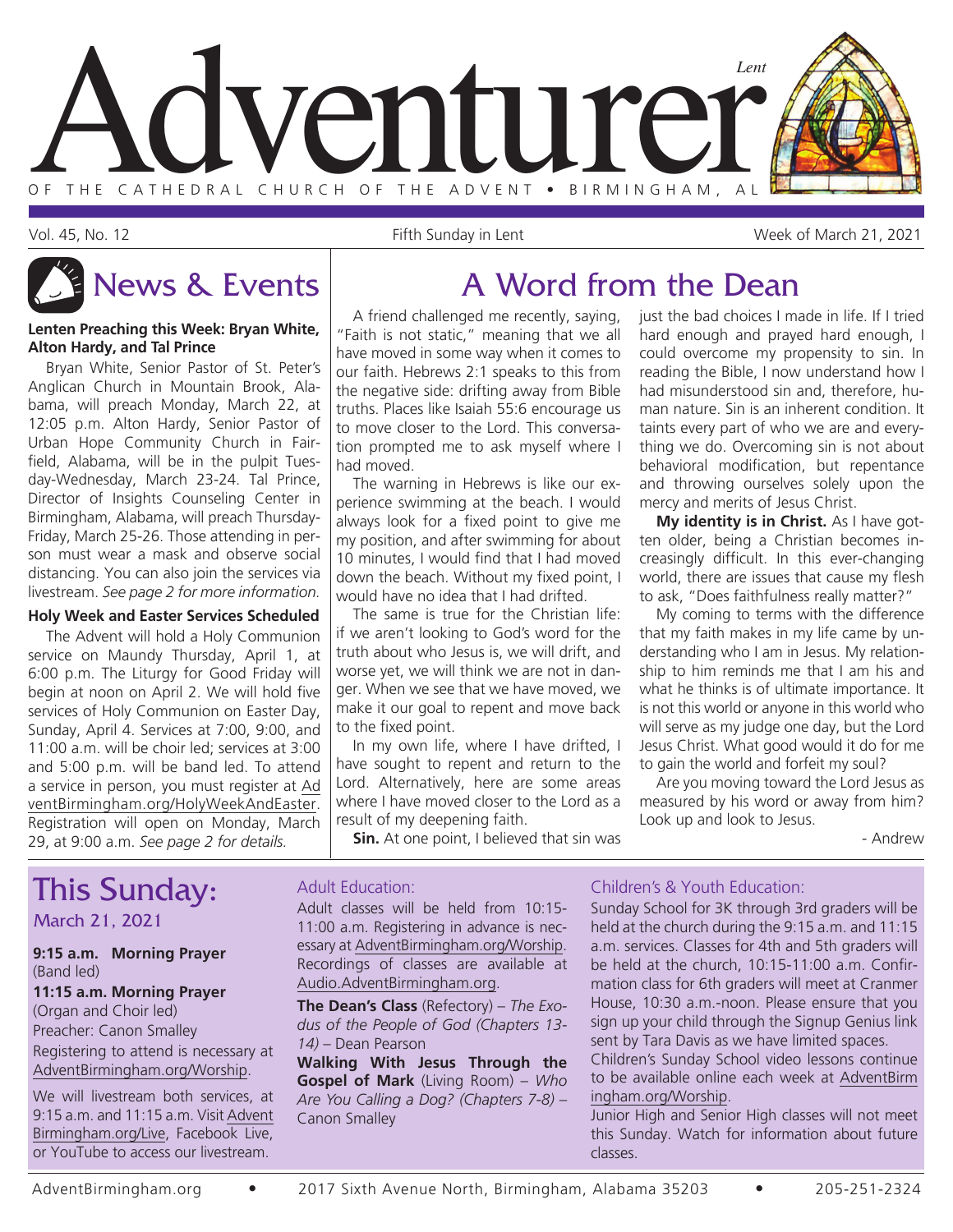

## GET INVOLVED! SEE WHAT'S GOING ON!

## worship

#### Holy Week and Easter Services

**Services Set for Maundy Thursday, Good Friday, and Easter Day**

Here is the schedule:

**Maundy Thursday, April 1**

#### 6:00 p.m. Holy Communion

Preacher: Michael Weeks • Music led by the Cathedral Choir and organ • Service livestreamed on AdventBirmingham. org/Live • Nursery for ages 18 months-4K

#### **Good Friday, April 2**

12:00 noon The Liturgy for Good Friday

Preacher: Dean Pearson • Music led by the Cathedral Choir and organ • Service livestreamed on AdventBirmingham. org/Live • Nursery for ages 18 months-4K • Children's Program for kindergarten-3rd grade

#### **Easter Day, Sunday, April 4**

7:00 a.m. Holy Communion

Preacher: Dean Pearson • Music led by the Cathedral Choir and organ • No Nursery

9:00 a.m. Holy Communion

Preacher: Dean Pearson • Music led by the Cathedral Choir and organ • Service livestreamed on AdventBirmingham. org/Live • Nursery for ages 18 months-2 years • Children's Program for 3K and 4K

11:00 a.m. Holy Communion

Preacher: Dean Pearson • Music led by the Cathedral Choir and organ • Nursery for ages 18 months-4K

3:00 p.m. Holy Communion

Preacher: Dean Pearson • Music led by the Advent Birmingham band • Nursery for ages 18 months-4K

5:00 p.m. Holy Communion

Preacher: Dean Pearson • Music led by the Advent Birmingham band • Service livestreamed on AdventBirmingham. org/Live • Nursery for ages 18 months-4K

You must register to attend any of these services in person; sign up at AdventBirmingham.org/HolyWeekAndEaster. Registration will open on Monday, March 29, at 9:00 a.m. Please wear a mask and observe social distancing.

Registration for the Nursery as well as the Good Friday and Easter Children's Programs will be required through a link emailed by Tara Davis. Sign-up emails will be sent on Monday, March 29, at 9:00 a.m. Contact Tara (Tara@CathedralAdvent. com) for more information.

On Easter, we encourage children to bring flowers to adorn the cross on 20th Street near the steps into the Nave. We ask that parents assist their children in flowering the cross before or after the services.

You can see a list of FAQs (Frequently Asked Questions) at AdventBirmingham.org/HolyWeekAndEaster.

#### Lenten Preaching Series

The Lenten Preaching service is held 12:05-12:30 p.m. every weekday during Lent. Our series looks different this year, but we hope you will join us as often as you are able. Join us in person, via livestream (AdventBirmingham.org/Live, Facebook Live, or You-Tube), or by listening to the audio posted online (Audio.AdventBir mingham.org). Those attending in person must wear a mask and observe social distancing.

#### Lenten Preachers this Week

#### **Bryan White to Preach Monday**



Bryan White became the Senior Pastor of St. Peter's Anglican Church in Mountain Brook, Alabama, in January 2019. A native of Virginia Beach, Virginia, he attended the University of Virginia, where he majored in religious studies and was mentored by former Advent Canon Paul Walker. He completed The Fellows Program at The Falls Church Anglican before going on to earn an M.Div. degree at Gordon-Conwell Theological Seminary in 2011.

Before his call to St. Peter's, Mr. White served Anglican churches in Oxford, England; Washington, D.C.; and Houston, Texas. He is married to Laurin, and they have one son.

#### **Alton Hardy in the Pulpit Wednesday and Thursday**



Alton Hardy is the Senior Pastor and founder of Urban Hope Community Church in Fairfield, Alabama. He is also the cofounder of Urban Hope Development in Fairfield. A native of Selma, Alabama, he lived in Kentucky and Michigan for many years before returning to Alabama. He holds degrees from Alpena Community College, Reformed Bible College, and Calvin Seminary, as well as a Certificate of Completion in Reformed Preaching from **W** Antioch Leadership Training.

An ordained teaching elder of the Presbyterian Church in America, Mr. Hardy is passionate about addressing the conditions facing urban communities. In his free time, he enjoys reading and watching sports. He and his wife Sandra have five children.

#### **Lectionary**

*Sunday, March 21:* Psalm 51:1-13 *or* Psalm 119:9-16 Jeremiah 31:31-34 Hebrews 5:5-10 John 12:20-33

**Pastoral Notice:** If you are going into the hospital, have need of prayer or counsel, or have a family member unable to attend church, please call the Pastoral Care Office at 205-226-3500.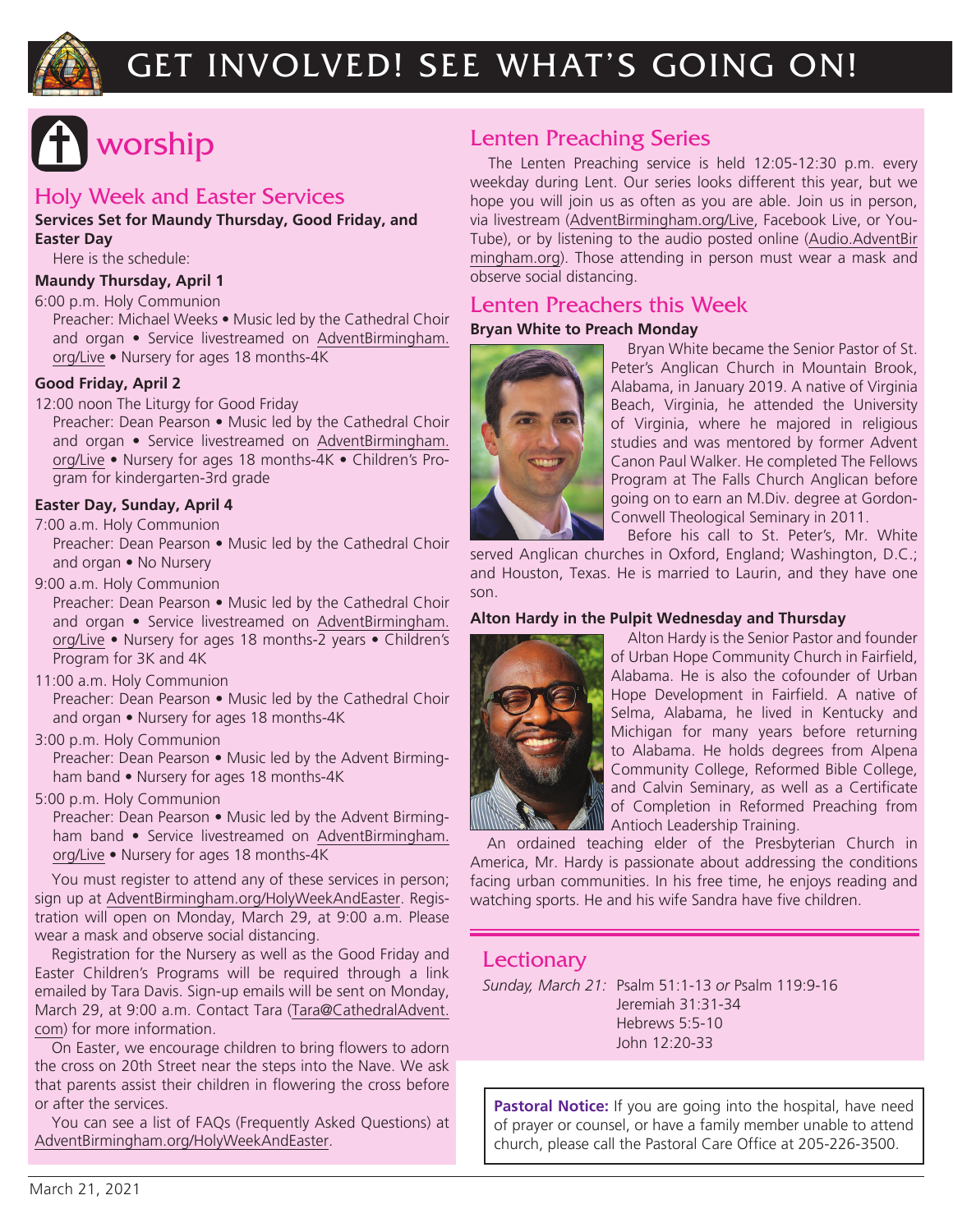# worship

#### Lenten Preachers this Week

**Tal Prince Returns to Preach Thursday and Friday**

Tal Prince is the Director of Insights Counseling Center in Birmingham, Alabama. After careers in international business, ministry, broadcasting, and speaking, he now uses his life experience, education, and personal experience with addiction to help individuals and couples at Insights Counseling.



A veteran of our Lenten Preaching series, Mr. Prince holds a Master of Divinity degree from Beeson Divinity School and

a Master of Clinical Mental Health degree from the University of Alabama at Birmingham. He previously served as Pastor of Tapestry of Hope church in Birmingham, and hosted his own show on Sirius Satellite Radio. He and his wife Teresa have two teenage daughters and two dogs.

#### Nursery Provided on Thursdays During Lent

We offer a nursery for children ages 18 months-4k on Thursdays during Lent, from 11:45 a.m.-1:15 p.m. Parents need to register their children beforehand. Sign-ups will be emailed to parents by Tara Davis (Tara@CathedralAdvent.com).



## bookstore

#### **Bookstore Open Six Days a Week During Lent**

During Lent, the Advent Bookstore is open Sunday mornings, 8:30-11:30 a.m.; Mondays and Tuesdays, 11:30 a.m.-1:00 p.m.; Wednesdays, 10:00 a.m.-4:00 p.m.; and Thursdays and Fridays, 11:30 a.m.-1:00 p.m. Masks are required, and we maintain social distancing. Contact Ann Campbell (Ann@CathedralAdvent. com) for more information.

#### memorials:

#### **Gifts Were Given In Memory Of:**

Ann Turner Hull: (Endowment Fund) by Becky and David Bates; Mr. and Mrs. C. Coleman Daniel, II; Mr. and Mrs. Charles W. Daniel; Susan and Carter Kennedy; Frances D. Blount; Mr. and Mrs. James Walton Rainer; Angelia Brady; Jane Huston and Claiborne Crommelin; Vera Lister; Katherine and John Kettig

**Mr. and Mrs. Frank McFadden**: (Endowment Fund) by Frances D. Blount

## spiritual growth & fellowship

#### Lenten Lunches

#### **To-Go Boxed Lunches Offered this Year**

Boxed lunches are available to-go each weekday of Lent (except Good Friday) from 12:30-1:00 p.m. and include a sandwich (Advent pimento cheese, Advent chicken salad, and a third sandwich or entree salad option), side items, dessert, and bottled water. The cost is \$10.00. Lunches may be picked up and paid for in Clingman Commons, and are available on a firstcome, first-served basis. Contact Carolyn Lankford (Carolyn@ CathedralAdvent.com) for more information.

#### Young Adults' Ministry

#### **Gathering Set for March 30**

If you're in your 20s or 30s, please join us for a young adults' gathering Tuesday, March 30, 7:00-8:30 p.m. at Pies and Pints (125 20th Street South, 35233). We'll be sitting outdoors. Contact Michael Weeks (Weeks@CathedralAdvent.com) for more information.

#### Advent House Prayer Ministry

#### **Intercessory Prayer Is Available In Person or Via Zoom**

*So Jesus said to them, "Truly ,truly, I say to you, I am the door of the sheep. All who came before me are thieves and robbers, but the sheep did not listen to them. I am the door. If anyone enters by me, he will be saved and will go in and out and find pasture. The thief comes only to steal and destroy. I came that they may have life and have it abundantly. I am the good shepherd. The good shepherd lays down his life for his sheep."*





As we turn to God, we pray on behalf of everyone who comes to the Advent House Prayer Ministry. Putting our trust and hope in the saving grace of Jesus Christ, we pray together for Jesus' perfect healing – in his way and in his timing – that gives the light of life to all who come to him, whatever our circumstances or wherever we are in our Christian journey. We are offering prayer sessions at the Advent House (2317 Arlington Avenue

South, 35205) and virtually via Zoom. At the present time a safety protocol of wearing face masks and physical distancing is in place. If you

would like to schedule a prayer appointment, please contact Kathy Logue (205-410-4622, Kathy@CathedralAdvent.com).

Cast me not away from your presence, and take not your Holy Spirit from me. Restore to me the joy of your salvation, and uphold me with a willing spirit.  $\blacksquare$  Psalm 51:11-12